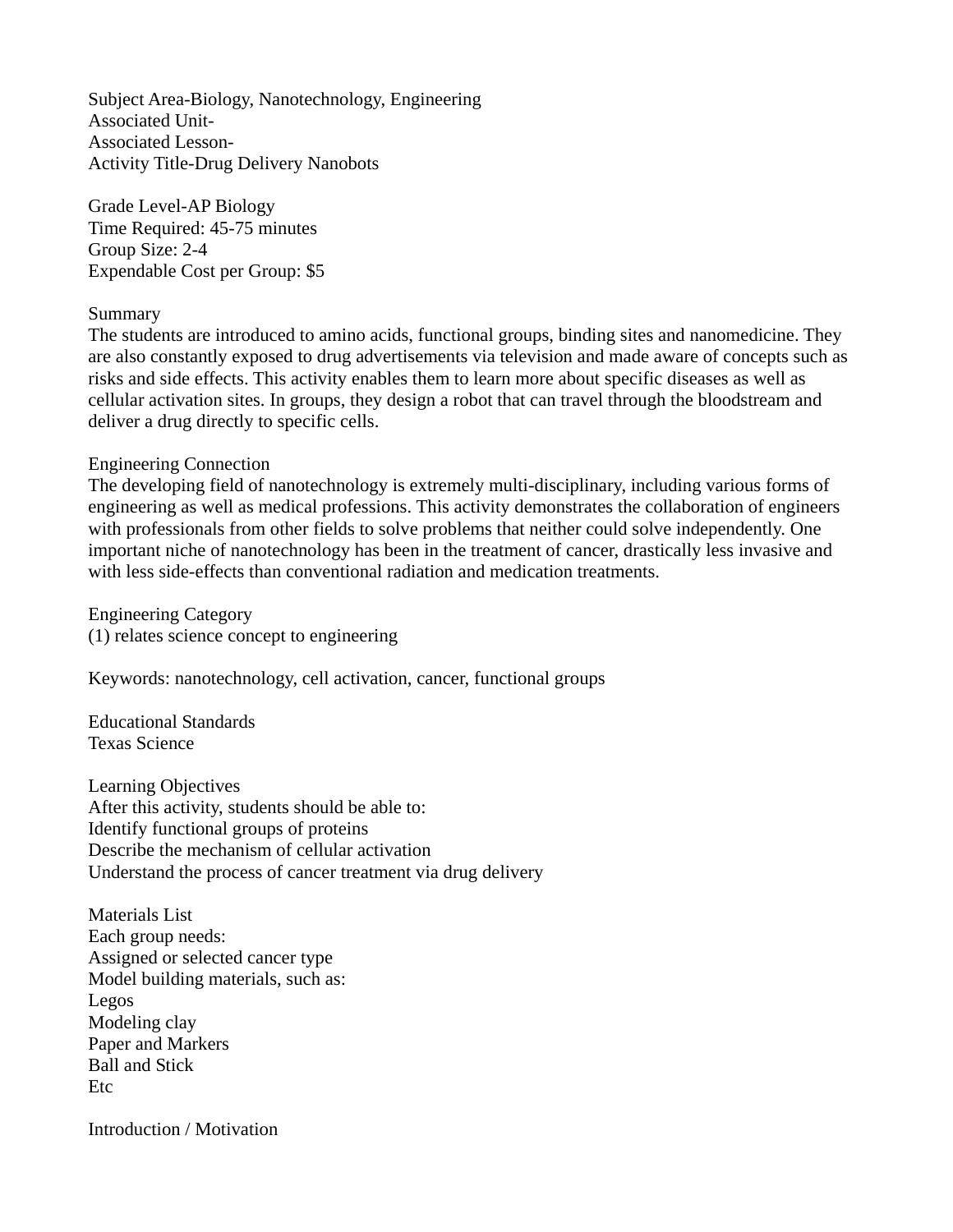Living in the Houston area, cancer is an ever-present reality. Most of us know someone, friend or relative, who has or has had cancer. Due to the variety of cancer diseases and the toll on human health, world-wide efforts to curb cancerous disease and its causes have been effected with much greater support than most other diseases. Many forms of treatment are available, but one unifying theme is the difficulty in targeting only cancerous cells and leaving non-cancerous cells unharmed. One method currently being developed incorporates a number of different research fields to expeditiously deliver medication to the cancerous cells using nano-devices. These nano-devices use chemoattractants to selectively attach to cancer cells and can deliver a payload, either medicinal or mechanically destructive.

In this lab, you will design and construct a model of a nano-device to selectively attach to a cancer cell of your choice. The device must meet the following requirements:

- 1. The device must be trackable (luminescence, radiation, etc.)
- 2. The device must be able to carry a payload
- 3. The payload must reduce the cancer, either chemically or mechanically
- 4. The device and its effects should have limited side-effects, and these should be noted
- 5. The device must be nanoscale  $(< 100 \text{ nm})$

## Procedure

Before the activity:

- 1. GK12 fellow presentation on the use of nanotechnology in oncological research.
- 2. Distribute 2-3 current research papers using nano-devices to reduce/eradicate cancerous tissue.
- 3. Teacher describes the purpose and logistics of this activity to the students as well as the rubric for assessment.
- 4. Students break up into their respective lab groups and decide on a specific form of cancer to target.
- 5. Students also decide who will research the cancer and who will research the nanotechnology (2 for each).
- 6. Teacher and GK12 fellow make suggestions to individual groups on methods of research, more effective web searching, etc.

One week from start

- 1. Students bring 2 research articles each to their lab group on their selected form of cancer and the nanotechnology currently being researched.
- 2. Students discuss findings and decide on nano-device to recreate/modify and how they will represent it (food items, styrofoam, etc.).
- 3. Students distribute responsibility to bring items for the next week when they will construct the model.
- 4. Teacher and GK12 fellow comment on groups individually and aid in model design.

## Two weeks from start

- 1. Students bring construction materials to class and build their model.
- 2. Teacher and GK12 fellow assist groups individually.
- 3. Outside of class, groups generate a presentation on their cancer/nano-device for the following weeks.

Three weeks from start

- 1. Students present their models and their findings on the cancer.
- 2. Teacher assesses their presentations, depth of investigation, etc.
- 3. Students rate each group providing constructive criticism to hand in. Teacher will distribute later.